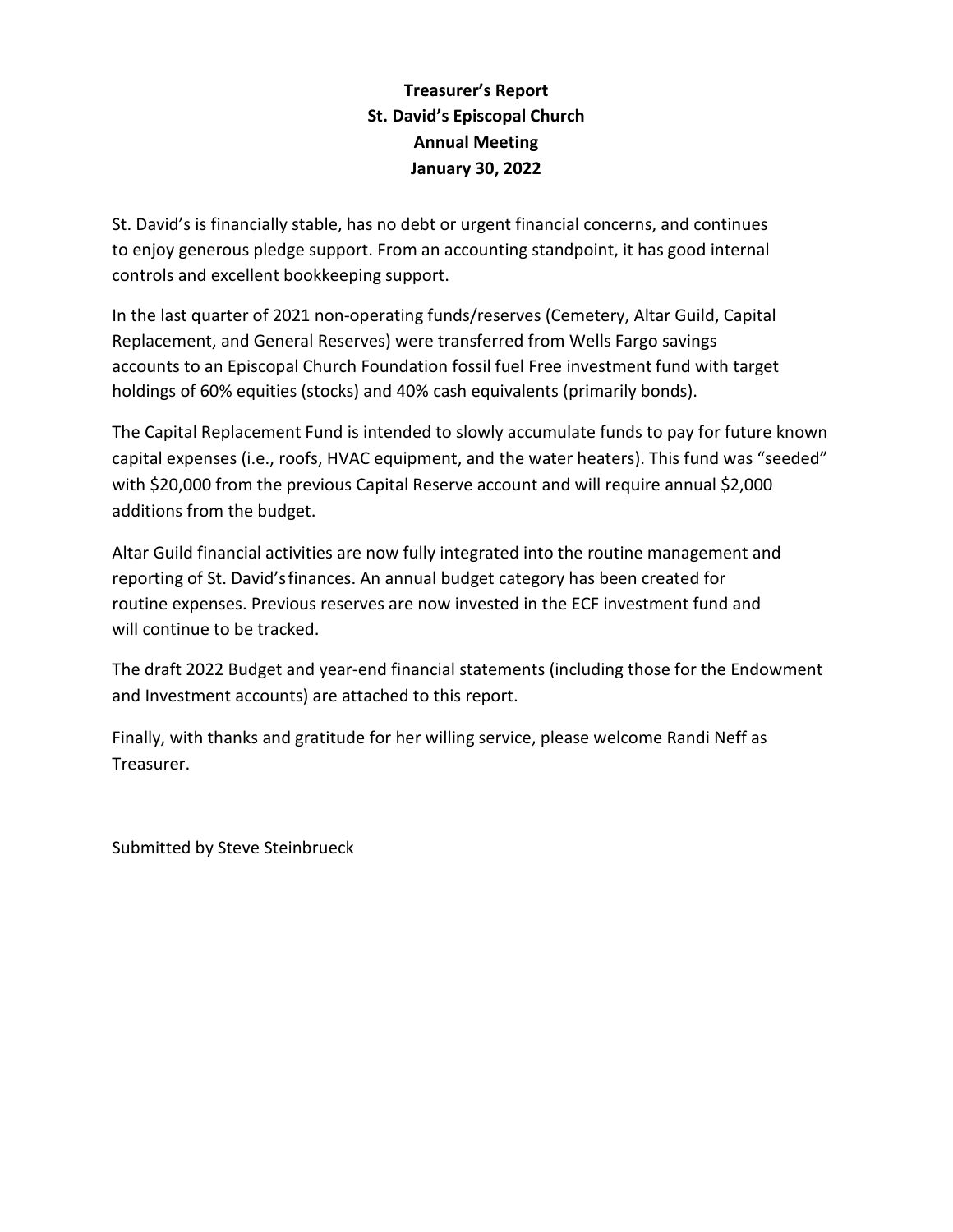# **Draft 2022 Budget**

| <b>Account #</b> | <b>Description</b>                     | <b>Budget   Notes</b> |                                                   |
|------------------|----------------------------------------|-----------------------|---------------------------------------------------|
| <b>REVENUE</b>   |                                        |                       |                                                   |
|                  | 4030 Non-Pledge Support                | 5,000                 |                                                   |
|                  | 4031 Loose Plate Offering              | 600                   |                                                   |
|                  | 4032 Pledge Contributions              |                       | 110,960 To date                                   |
|                  | 4041 Operating Reserve Interest        |                       | 0 Reserve Savings Accounts were closed in 2021    |
|                  | 4055 Fundraising (Net)                 |                       | 3,000 Let's get creative!                         |
|                  | 4056 Facility Rental                   |                       | 2,750 WCU Parking @ 550/game                      |
|                  | 4060 Altar Guild Income                | 500                   |                                                   |
|                  | 4112 For Organizations Outside Parish  | 3,000                 |                                                   |
|                  | 4203 Transfer from Reserves            | 0                     |                                                   |
|                  | <b>Total Revenues</b>                  | 125,810               |                                                   |
|                  |                                        |                       |                                                   |
| <b>EXPENSES</b>  |                                        |                       |                                                   |
|                  | 5120 Diocesan Pledge                   |                       | 11,608 10% of 2020 Operating Income               |
|                  | 5130 Outreach from the budget          |                       | 3,000 Community Table, HERE, Mainspring, Midwives |
|                  |                                        |                       | in Haiti, Neighbors in Need, Vecinos              |
|                  | 5140 Campus Ministry                   | 1,000                 |                                                   |
|                  | 5141 Salary                            |                       | 49,440 3% increase                                |
|                  | 5144 Pension                           |                       | 8,899 3% increase                                 |
|                  | 5145 Travel Reimbursement              | 1,000                 |                                                   |
|                  | 5146 Health/Life Insurance             | 222                   |                                                   |
|                  | 5147 Continuing. Ed./Professional Dev. | 2,000                 |                                                   |
|                  | 5148 Supply Clergy                     | 1,375                 |                                                   |
|                  | 5149 Rector's Expenses                 | 1,000                 |                                                   |
|                  | 5150 Rector's Discretionary            | 500                   |                                                   |
|                  | 5151 Salary - Parish Administrator     | 7,800                 |                                                   |
|                  | 5152 Salary - Organist                 | 4,875                 |                                                   |
|                  | 5156 FICA                              | 970                   |                                                   |
|                  | 5161 Christian Formation - Youth       | 500                   |                                                   |
|                  | 5163 Christian Formation - Adult       | 500                   |                                                   |
|                  | 5164 Hospitality & Cleaning Supplies   | 500                   |                                                   |
|                  | 5172 Worship Materials                 | 150                   |                                                   |
|                  | 5173 Organ & Music Supplies            |                       | 800 Including twice yearly organ and piano tuning |
| 5174             | <b>Contract Musicians</b>              | 500                   |                                                   |
| 5181             | <b>Office Supplies</b>                 | 1,200                 |                                                   |
|                  | 5184 Postage                           |                       | 200 PO Box and postage                            |
|                  | 5185 Advertising                       | 500                   |                                                   |
| 5186             | Computer and Internet                  |                       | 1,000 For planned webpage design                  |
| 5187             | <b>Convention and Vestry Retreat</b>   | 1,000                 |                                                   |
| 5188             | Bookkeeping/Accounting                 | 790                   |                                                   |
| 5189             | Payroll Service (ADP)                  | 300                   |                                                   |
| 5191             | <b>Maintenance Supplies</b>            |                       | 0 Combined with 5195                              |
| 5193             | Lawn/Grounds                           |                       | 3,830 Includes 1,000 for Gardening Committee      |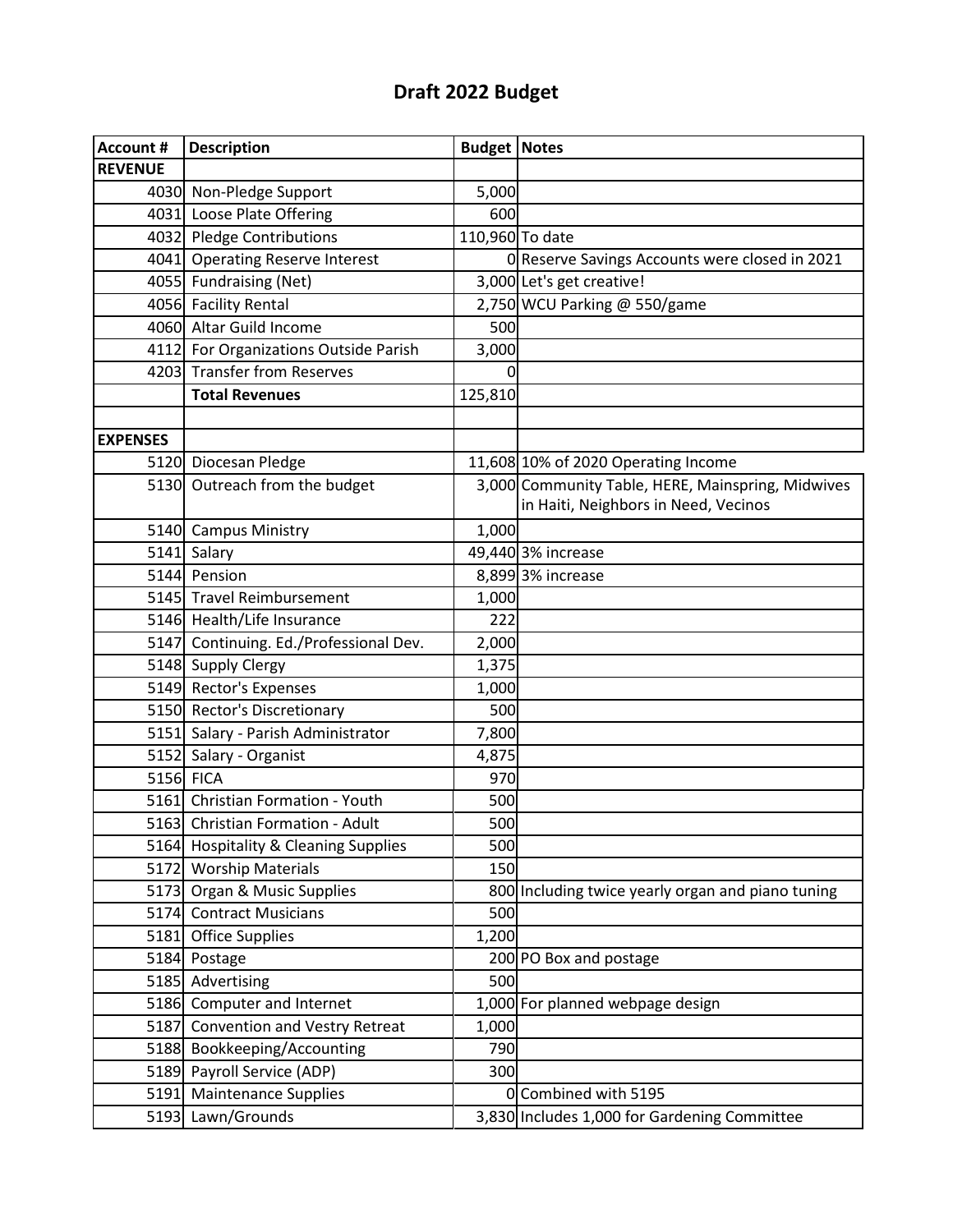| <b>Account #</b> | <b>Description</b>                      | <b>Budget   Notes</b> |                                               |
|------------------|-----------------------------------------|-----------------------|-----------------------------------------------|
|                  | 5194 Housekeeping                       | 4,000                 |                                               |
|                  | 5195 General Maintenance                |                       | 1,500 Includes \$500 for carpet cleaning      |
|                  | 5196 Bank and credit card fees          |                       | 500 Mostly offset by fee contributions        |
| 5201             | Electric                                | 1,200                 |                                               |
| 5202             | Phone and Internet                      |                       | 2,650 Includes Rector's cell phone (\$50/mo.) |
| 5203             | Water/Sewer                             | 240                   |                                               |
| 5204             | Gas                                     | 1,600                 |                                               |
|                  | 5300 Property/Liability Insurance       | 4,920                 |                                               |
| 5301             | <b>Worker's Compensation</b>            | 310                   |                                               |
|                  | 5604 Altar Guild Expenses               | 1,000                 |                                               |
|                  | <b>Transfer to Reserves</b>             |                       | 2,000 For future capital expenses             |
|                  | <b>Total Expenses</b>                   | 125,379               |                                               |
|                  |                                         |                       |                                               |
|                  | <b>Difference</b> (Revenues - Expenses) | 431                   |                                               |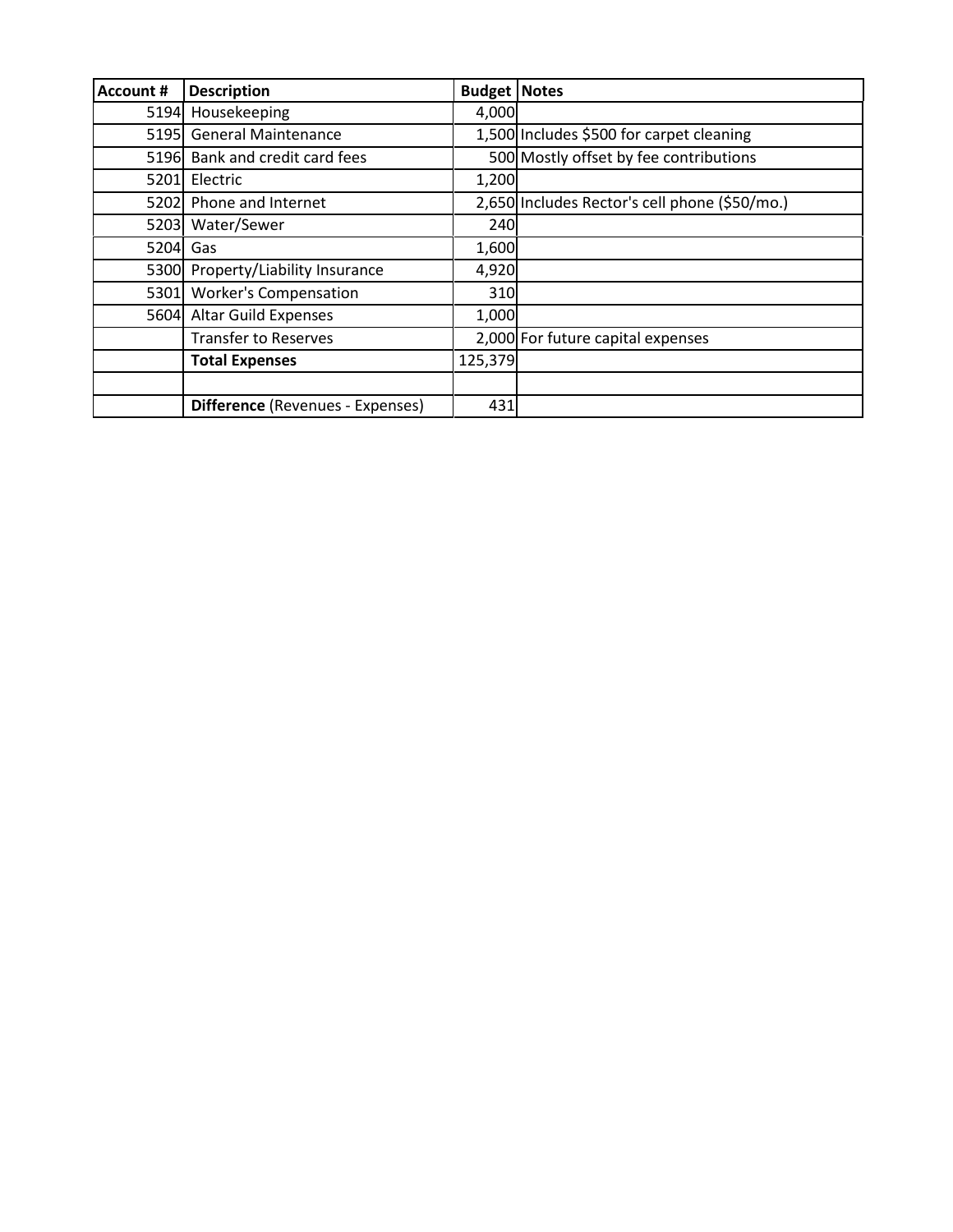## As of: Dec 31st 2021 | \*Inactive Account | Includes Open Transactions

| <b>Assets</b>                             |           |
|-------------------------------------------|-----------|
| Cash                                      |           |
| <b>Brokerage Account</b>                  | 4,007     |
| Checking Account                          | 61,810    |
| Rector's Discretionary Account            | 1,432     |
| <b>Total Cash</b>                         | 67,248    |
| Investments                               |           |
| <b>Endowment Account</b>                  | 200,467   |
| <b>Investment Account</b>                 | 104,387   |
| <b>Total Investments</b>                  | 304,853   |
| <b>Prepaid Expenses</b>                   | 1,248     |
| <b>Total Assets</b>                       | \$373,349 |
| <b>Liabilities &amp; Net Assets</b>       |           |
| <b>Liabilities</b>                        |           |
| 403(b) Payable                            | 100       |
| <b>Credit Cards Payable</b>               | 633       |
| <b>Total Liabilities</b>                  | 733       |
| <b>Net Assets</b>                         |           |
| Unrestricted                              | 123,221   |
| Designated & Temporarily Restricted       |           |
| <b>Altar Guild Fund Balance</b>           | 16,234    |
| Capital Reserve Fund Balance              | 19,883    |
| <b>Cemetery Fund Balance</b>              | 11,380    |
| <b>Endowment Fund Balance</b>             | 200,467   |
| Rector's Discretionary Fund Balance       | 1,432     |
| Total Designated & Temporarily Restricted | 249,395   |
| <b>Total Net Assets</b>                   | 372,616   |
| <b>Total Liabilities &amp; Net Assets</b> | \$373,349 |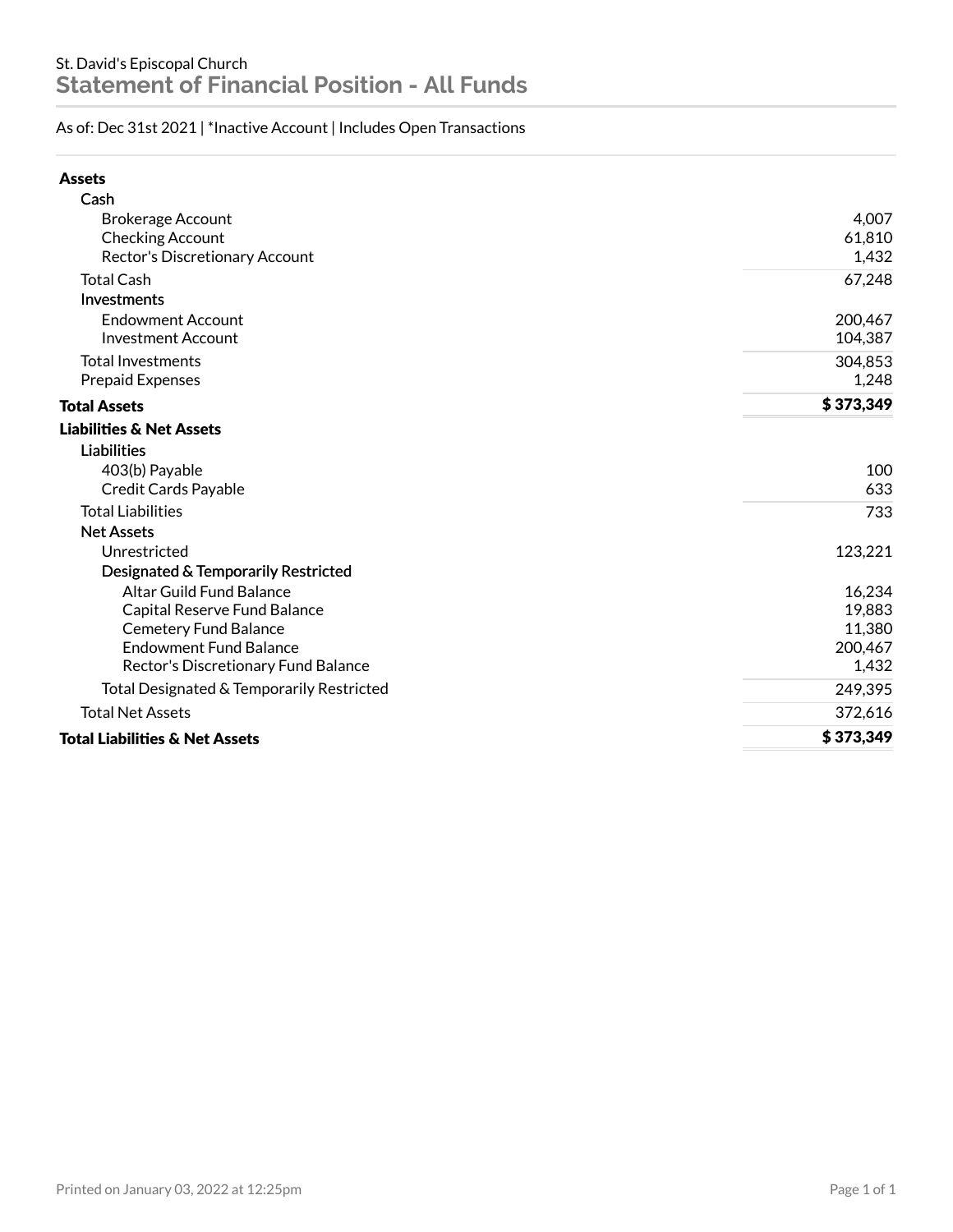# Date Range: Dec 1st 2021 - Dec 31st 2021 | Includes Open Transactions | Filtered by: Fund

| <b>Accounts</b>                              | <b>Actual</b><br>Dec 01, 2021 -<br>Dec 31, 2021 | <b>Actual</b><br><b>This Year</b><br><b>Year to Date</b> |
|----------------------------------------------|-------------------------------------------------|----------------------------------------------------------|
| <b>Revenues</b>                              |                                                 |                                                          |
| <b>Special Fund Income</b>                   |                                                 |                                                          |
| Altar Guild Income                           | 0                                               | 297                                                      |
| <b>Endowment Earnings</b>                    | 0                                               | 17,415                                                   |
| <b>Investment Earnings - Capital Reserve</b> | 0                                               | (56)                                                     |
| <b>Investment Earnings - Cemetery</b>        | 0                                               | (67)                                                     |
| <b>RDF Contributions</b>                     | 0                                               | 525                                                      |
| <b>RDF Funding From Operations</b>           | 0                                               | 876                                                      |
| <b>Total Special Fund Income</b>             | $\mathbf 0$                                     | 18,990                                                   |
| <b>Total Revenues</b>                        | \$0                                             | \$18,990                                                 |
| <b>Expenses</b>                              |                                                 |                                                          |
| <b>Special Fund Expenses</b>                 |                                                 |                                                          |
| Altar Guild Expense                          | 0                                               | 421                                                      |
| <b>RDF Expenditures</b>                      | 233                                             | 1,168                                                    |
| <b>Total Special Fund Expenses</b>           | 233                                             | 1,589                                                    |
| <b>Fund Transfers</b>                        |                                                 |                                                          |
| From Capital Reserves to Operating           | $\mathbf 0$                                     | 24,515                                                   |
| <b>Total Fund Transfers</b>                  | $\Omega$                                        | 24,515                                                   |
| <b>Total Expenses</b>                        | \$233                                           | \$26,104                                                 |
| <b>Net Total</b>                             | (\$233)                                         | ( \$7,113)                                               |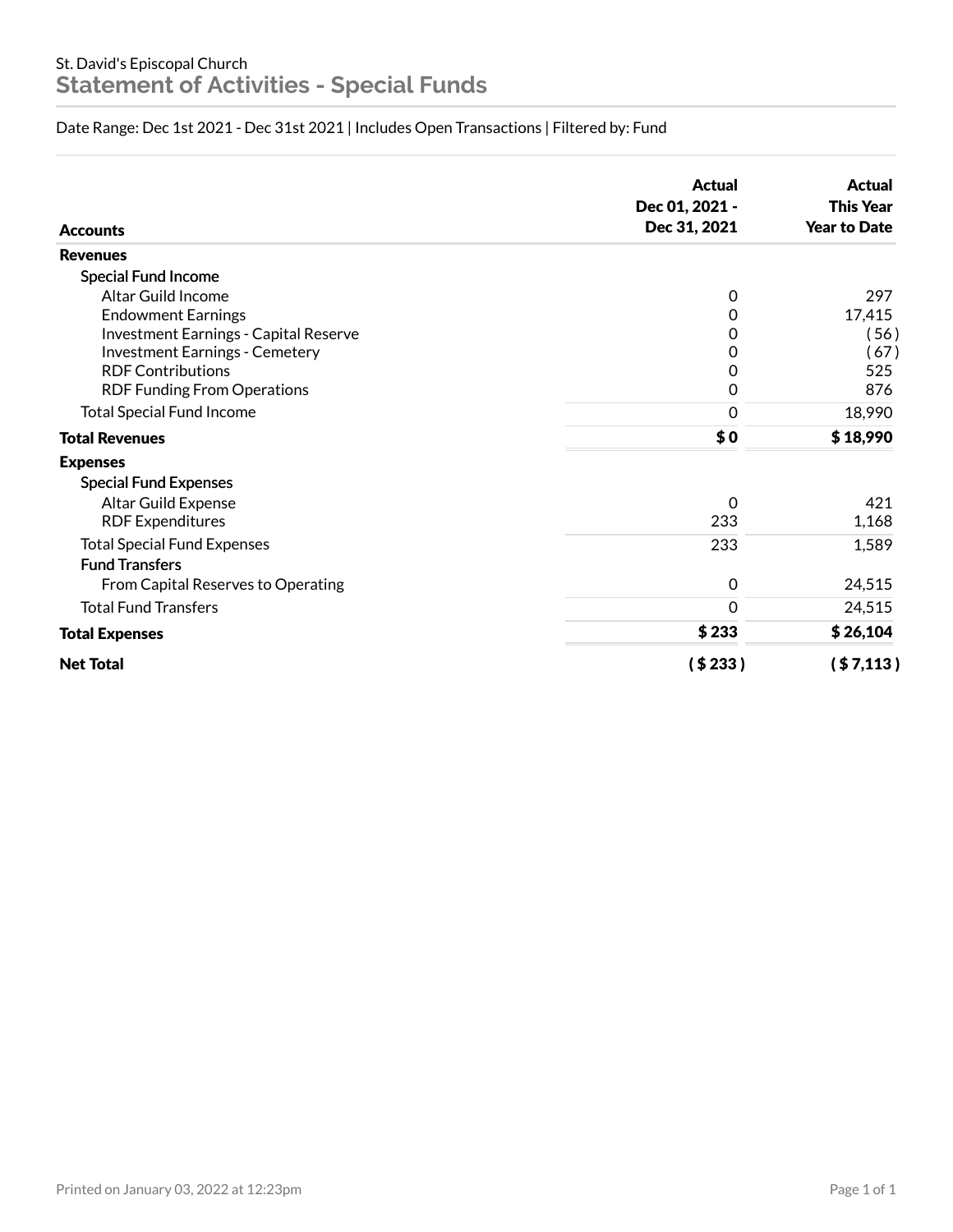Date Range: Dec 1st 2021 - Dec 31st 2021 | Includes Open Transactions | Filtered by: Fund

| <b>Accounts</b>                     | <b>Actual</b><br>Dec 01, 2021 -<br>Dec 31, 2021 | <b>Actual</b><br><b>This Year</b><br><b>Year to Date</b> | <b>Budget</b><br><b>This Year</b><br><b>Year to Date</b> | <b>Budget</b><br>% Used<br><b>This Year</b><br><b>Year to Date</b> |
|-------------------------------------|-------------------------------------------------|----------------------------------------------------------|----------------------------------------------------------|--------------------------------------------------------------------|
| <b>Revenues</b>                     |                                                 |                                                          |                                                          |                                                                    |
| <b>Operating Income</b>             |                                                 |                                                          |                                                          |                                                                    |
| <b>Facility Rental (Net)</b>        | 2,000                                           | 2,850                                                    | 4,400                                                    | 65%                                                                |
| Fundraising (Net)                   | 0                                               | 578                                                      | 3,000                                                    | 19%                                                                |
| <b>Interest - Operating Reserve</b> | $\Omega$                                        | 6                                                        | 25                                                       | 23%                                                                |
| Loose Plate Offerings               | 327                                             | 2,152                                                    | 250                                                      | 861%                                                               |
| Non-Pledge Support                  | 1,453                                           | 17,944                                                   | 5,000                                                    | 359%                                                               |
| <b>Pledge Contributions</b>         | 18,821                                          | 100,916                                                  | 112,784                                                  | 89%                                                                |
| Special Other                       | 365                                             | 2,151                                                    | 0                                                        | 0%                                                                 |
| Unrestricted Investment Income      | $\mathbf 0$                                     | (334)                                                    | 0                                                        | 0%                                                                 |
| <b>Total Operating Income</b>       | 22,966                                          | 126,262                                                  | 125,459                                                  | 101%                                                               |
| Special Income                      |                                                 |                                                          |                                                          |                                                                    |
| <b>Assistance from Diocese</b>      | $\mathbf 0$                                     | 9,738                                                    | $\boldsymbol{0}$                                         | 0%                                                                 |
| <b>Total Special Income</b>         | $\mathbf 0$                                     | 9,738                                                    | 0                                                        | 0%                                                                 |
| <b>Special Fund Income</b>          |                                                 |                                                          |                                                          |                                                                    |
| Donor Designated                    | $\mathbf 0$                                     | 400                                                      | 3,000                                                    | 13%                                                                |
| <b>Total Special Fund Income</b>    | $\mathbf 0$                                     | 400                                                      | 3,000                                                    | 13%                                                                |
| <b>Transfers</b>                    |                                                 |                                                          |                                                          |                                                                    |
| From Investments or Endowment       | $\mathbf 0$                                     | 24,515                                                   | $\boldsymbol{0}$                                         | 0%                                                                 |
| <b>Total Transfers</b>              | $\overline{0}$                                  | 24,515                                                   | 0                                                        | 0%                                                                 |
| <b>Total Revenues</b>               | \$22,966                                        | \$160,915                                                | \$128,459                                                | 125 %                                                              |
| <b>Expenses</b>                     |                                                 |                                                          |                                                          |                                                                    |
| <b>Operating Expenses</b>           |                                                 |                                                          |                                                          |                                                                    |
| Outreach                            |                                                 |                                                          |                                                          |                                                                    |
| Campus Ministry                     | 27                                              | 286                                                      | 1,000                                                    | 29%                                                                |
| Diocesan Pledge                     | 1,236                                           | 14,832                                                   | 14,831                                                   | 100%                                                               |
| Funding Of RDF                      | 0                                               | 876                                                      | 1,000                                                    | 88%                                                                |
| Outreach from the Budget            | 3,000                                           | 3,000                                                    | 3,000                                                    | 100%                                                               |
| <b>Total Outreach</b>               | 4,263                                           | 18,994                                                   | 19,831                                                   | 96%                                                                |
| Parish Programs                     |                                                 |                                                          |                                                          |                                                                    |
| <b>Christian Formation - Adult</b>  | 28                                              | 166                                                      | 500                                                      | 33%                                                                |
| Christian Formation - Youth         | $\mathbf 0$                                     | 36                                                       | 500                                                      | 7%                                                                 |
| Hospitality & Cleaning Supplies     | 126                                             | 605                                                      | 500                                                      | 121%                                                               |
| <b>Total Parish Programs</b>        | 154                                             | 807                                                      | 1,500                                                    | 54%                                                                |
| Liturgical                          | 289                                             | 2,221                                                    | 620                                                      | 358%                                                               |
| Personnel                           |                                                 |                                                          |                                                          |                                                                    |
| Clergy                              | 4,860                                           | 59,847                                                   | 62,237                                                   | 96%                                                                |
| <b>Other Staff</b>                  | 1,175                                           | 9,204                                                    | 13,645                                                   | 67%                                                                |
| <b>Total Personnel</b>              | 6,035                                           | 69,051                                                   | 75,882                                                   | 91%                                                                |
| Administrative                      | 219                                             | 4,342                                                    | 3,167                                                    | 137%                                                               |
| Maintenance                         | 802                                             | 8,000                                                    | 8,115                                                    | 99%                                                                |
| <b>Utilities</b>                    | 321                                             | 4,939                                                    | 4,719                                                    | 105%                                                               |
| Insurance                           | $\boldsymbol{0}$                                | 5,253                                                    | 5,945                                                    | 88%                                                                |
| <b>Total Operating Expenses</b>     | 12,082                                          | 113,608                                                  | 119,779                                                  | 95%                                                                |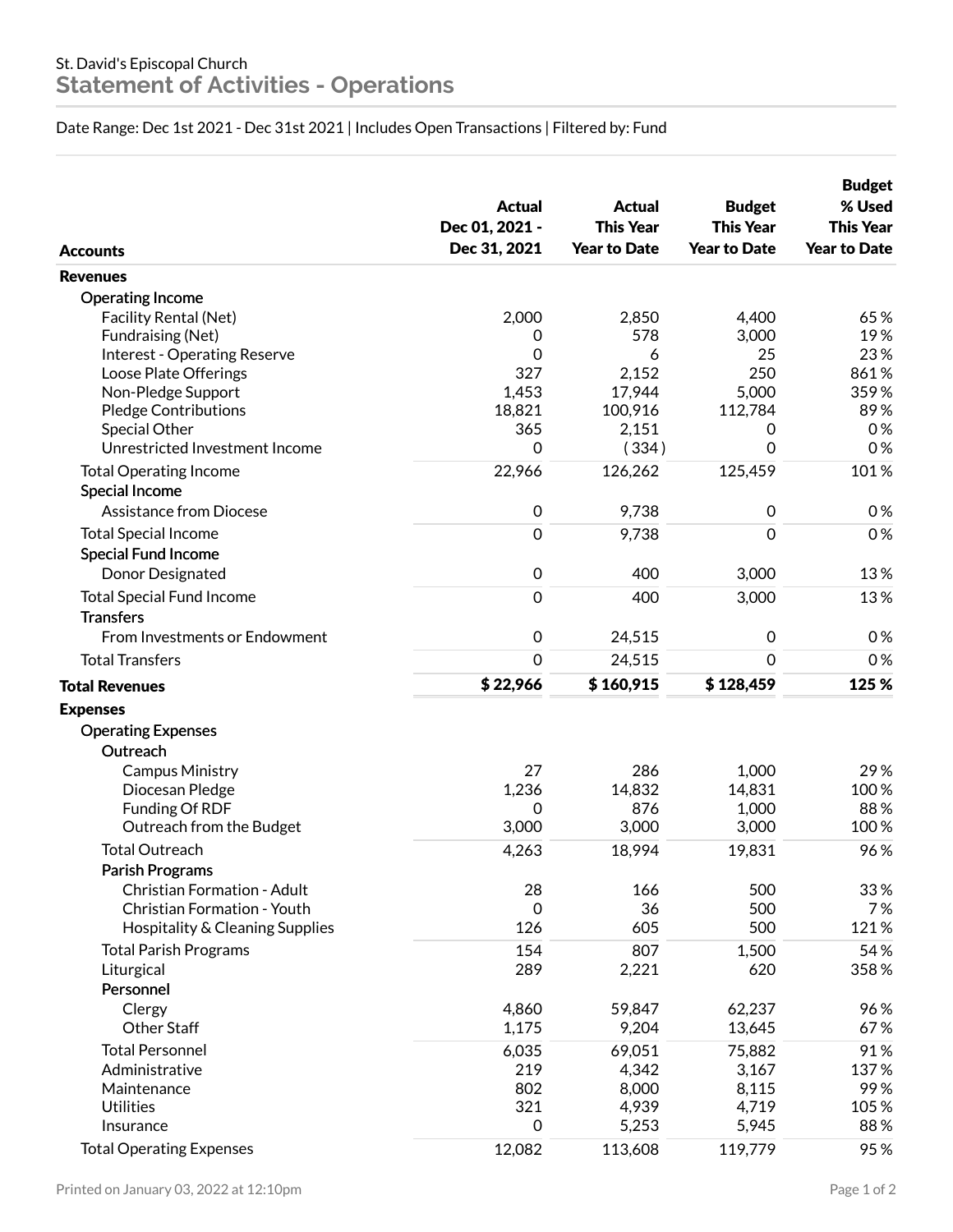| <b>Accounts</b>                    | Actual<br>Dec 01, 2021 -<br>Dec 31, 2021 | Actual<br><b>This Year</b><br><b>Year to Date</b> | <b>Budget</b><br><b>This Year</b><br><b>Year to Date</b> | <b>Budget</b><br>% Used<br><b>This Year</b><br><b>Year to Date</b> |
|------------------------------------|------------------------------------------|---------------------------------------------------|----------------------------------------------------------|--------------------------------------------------------------------|
| <b>Other Expense</b>               |                                          |                                                   |                                                          |                                                                    |
| Not Budgeted, Approved by Vestry   | $\Omega$                                 | 20,700                                            | 0                                                        | 0%                                                                 |
| <b>Total Other Expense</b>         | 0                                        | 20,700                                            | 0                                                        | 0%                                                                 |
| <b>Special Fund Expenses</b>       |                                          |                                                   |                                                          |                                                                    |
| To Organizations Outside Parish    | 0                                        | 665                                               | 0                                                        | 0%                                                                 |
| <b>Total Special Fund Expenses</b> | $\Omega$                                 | 665                                               | $\Omega$                                                 | 0%                                                                 |
| <b>Total Expenses</b>              | \$12,082                                 | \$134,972                                         | \$119,779                                                | 113 %                                                              |
| <b>Net Total</b>                   | \$10,884                                 | \$25,943                                          | \$8,680                                                  | 299 %                                                              |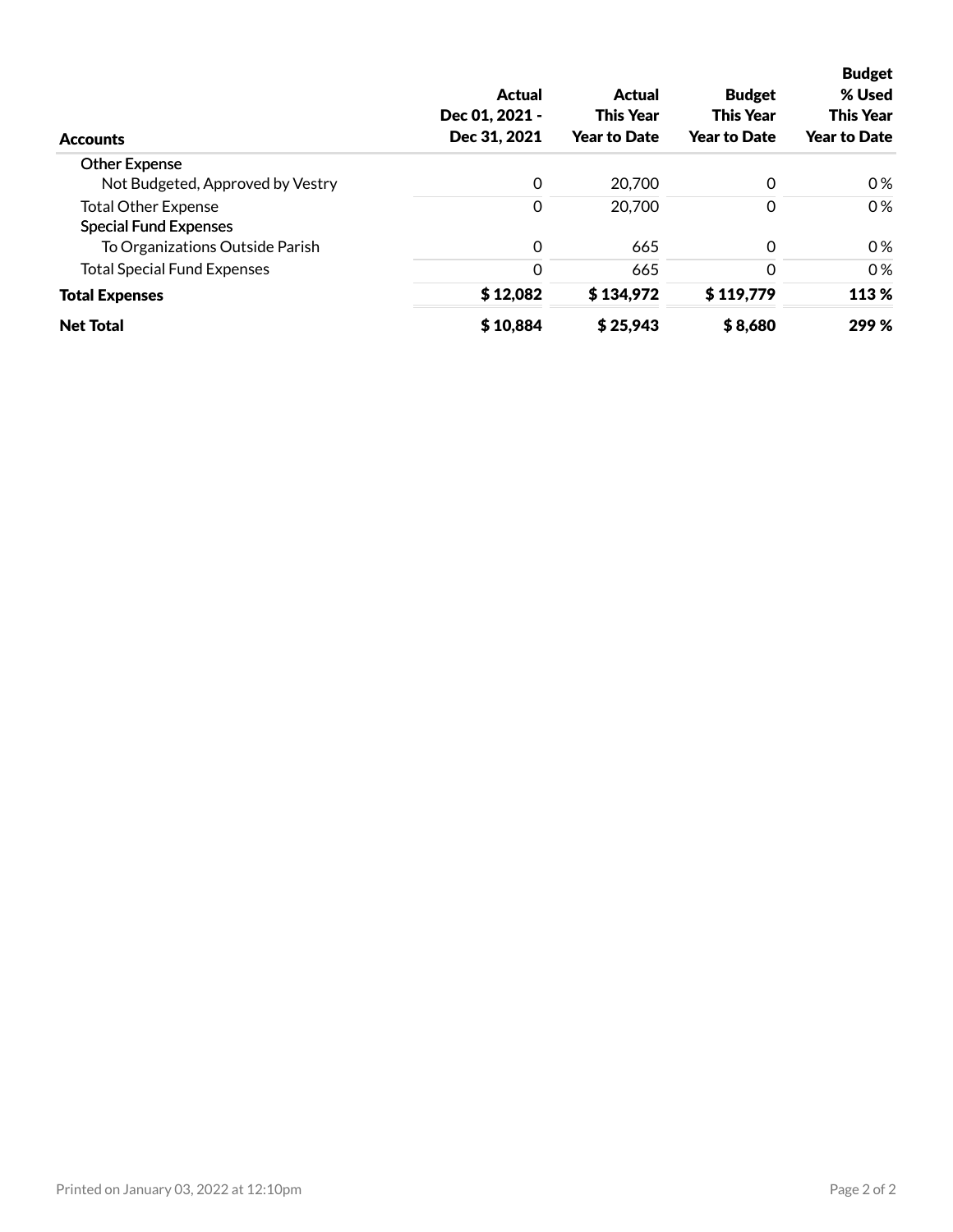

### **ST. DAVID'S EPISCOPAL CHURCH**

#### **Account Number:** XXXX44552

**Primary Contact:** Brad Roberts

Phone, 800-697-2858 **Secondary Contact:** Josh Anderson Phone, 800-697-2858

> ST DAVIDS EPISCOPAL CHURCH STEVEN STEINBRUECK - TREASURER PO BOX 152 CULLOWHEE NC 28723

**Statement Date:** December 31, 2021

--- no inserts ---

-- no inserts

| <b>Beginning Market Value</b> | 200,466.54 | 183,051.52 |
|-------------------------------|------------|------------|
| Contributions                 | 0.00       | 0.00       |
| Payments and Taxes            | 0.00       | 0.00       |
| Fees                          | 0.00       | (396.25)   |
| Income Earned                 | 148.06     | 4,213.21   |
| <b>Other Activity</b>         | 0.00       | 0.00       |
| Appreciation/(Depreciation)   | 3,678.54   | 17,424.66  |
| <b>Ending Market Value</b>    | 204,293.14 | 204,293.14 |
|                               |            |            |
|                               |            |            |

Account Summary **Current Month Year-to-Date**